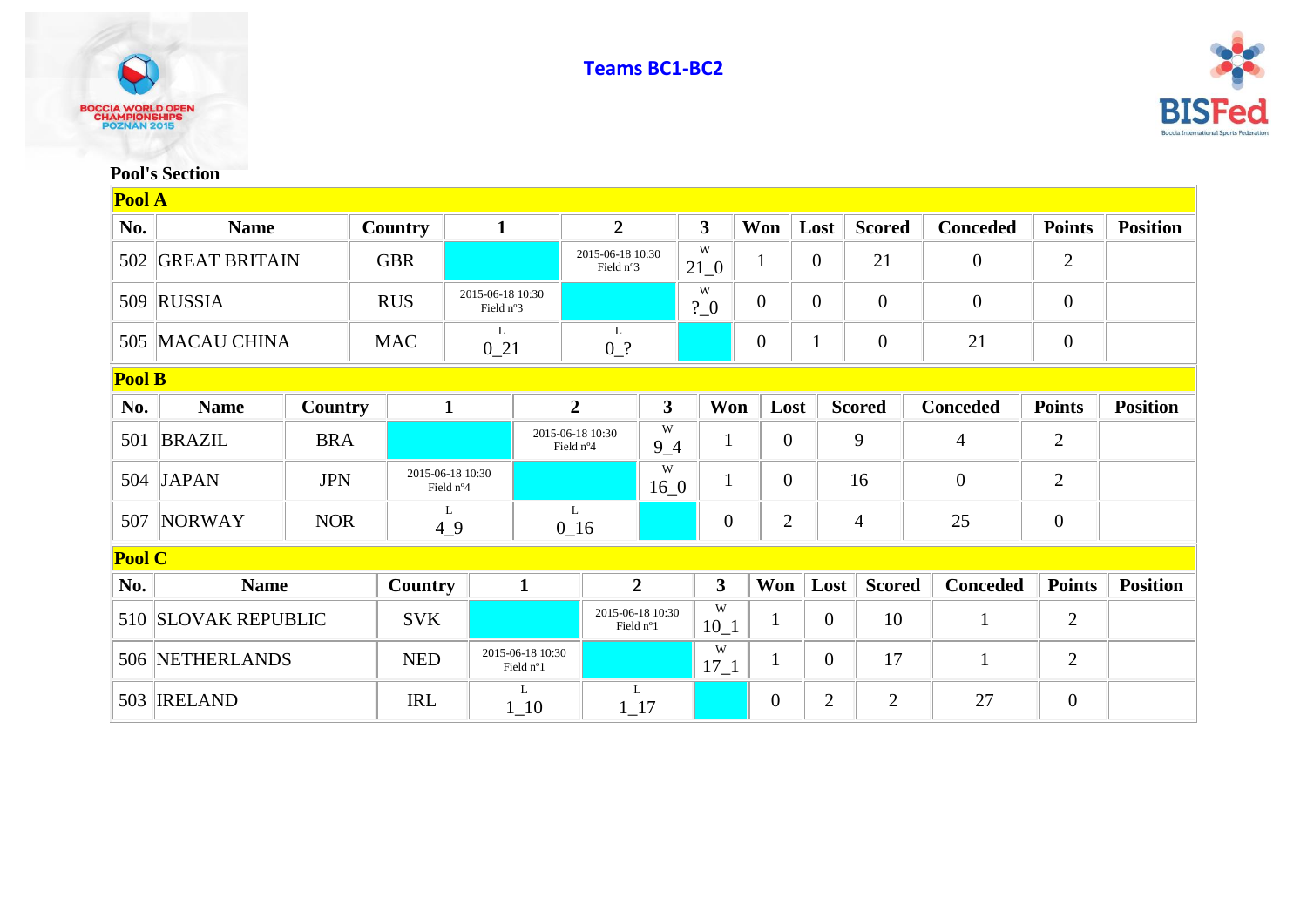





| Pool D |              |                |                                        |                               |              |          |          |               |                 |               |                 |  |
|--------|--------------|----------------|----------------------------------------|-------------------------------|--------------|----------|----------|---------------|-----------------|---------------|-----------------|--|
| No.    | <b>Name</b>  | <b>Country</b> |                                        |                               |              | Won      | Lost     | <b>Scored</b> | <b>Conceded</b> | <b>Points</b> | <b>Position</b> |  |
|        | 508 PORTUGAL | POR            |                                        | 2015-06-18 10:30<br>Field n°2 | W<br>$8-3$   |          | $\theta$ | 8             |                 | ∠             |                 |  |
|        | $511$ SPAIN  | <b>ESP</b>     | 2015-06-18 10:30<br>Field $n^{\circ}2$ |                               | W<br>$15\_1$ |          | 0        | 15            |                 | ∠             |                 |  |
|        | 512 POLAND   | POL            | $3-8$                                  |                               |              | $\theta$ |          | 4             | 23              | 0             |                 |  |